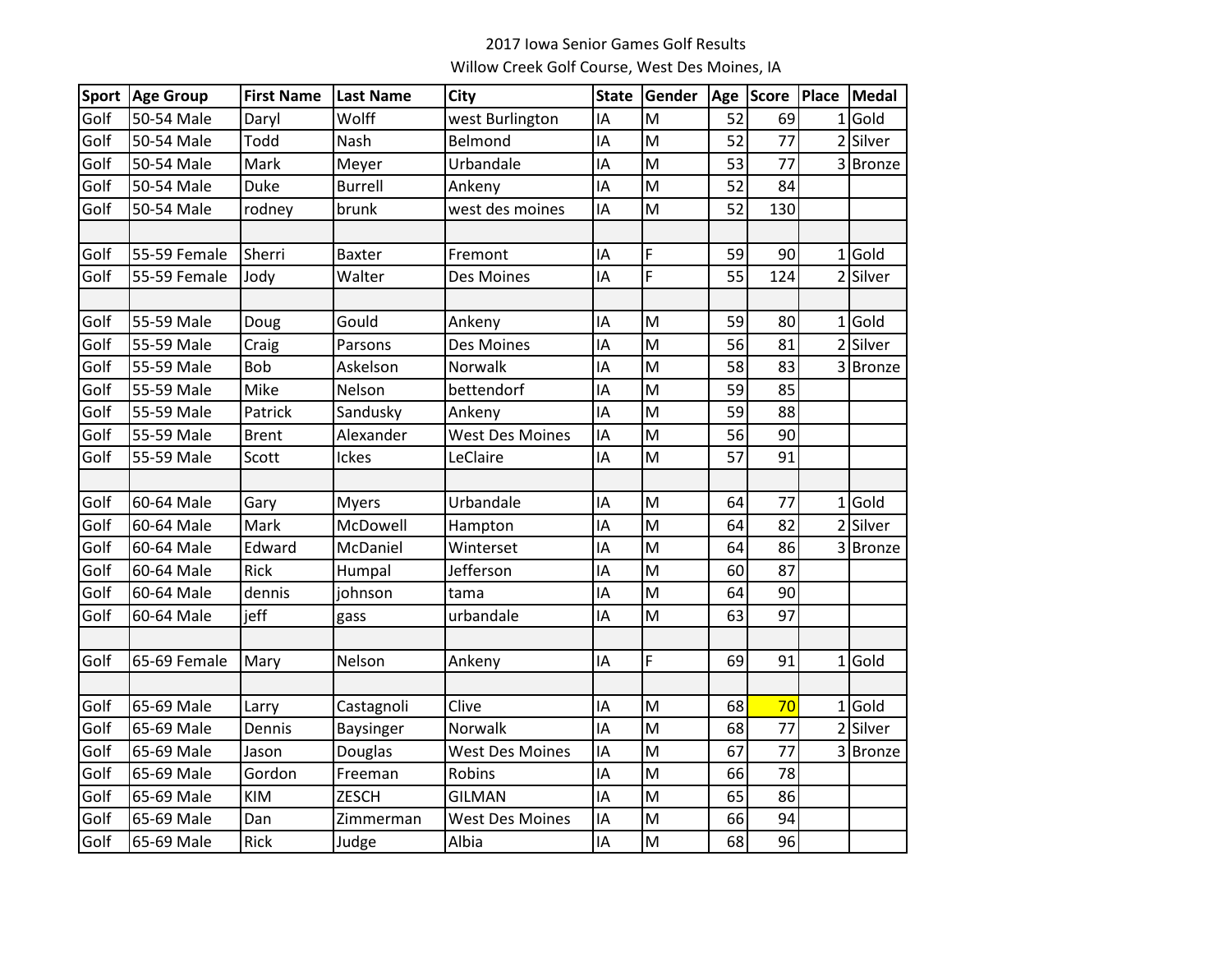## 2017 Iowa Senior Games Golf Results Willow Creek Golf Course, West Des Moines, IA

| Golf | 70-74 Female | Sylvia        | Lenz          | Clive                  | IA        | F | 71 | 88         | $1$ Gold |
|------|--------------|---------------|---------------|------------------------|-----------|---|----|------------|----------|
|      |              |               |               |                        |           |   |    |            |          |
| Golf | 70-74 Male   | <b>Bob</b>    | Newsum        | Waukee                 | IA        | M | 71 | 74         | $1$ Gold |
| Golf | 70-74 Male   | Chuck         | <b>Brice</b>  | Indianola              | IA        | M | 72 | 76         | 2 Silver |
| Golf | 70-74 Male   | Larry         | Goers         | Coralville             | IA        | M | 71 | 81         | 3 Bronze |
| Golf | 70-74 Male   | Pat           | Archibald     | Melrose                | IA        | M | 71 | 81         |          |
| Golf | 70-74 Male   | Virgil        | Goodrich      | Parkersburg            | IA        | M | 73 | 82         |          |
| Golf | 70-74 Male   | Bill          | Renner        | Ankeny                 | IA        | M | 73 | 85         |          |
| Golf | 70-74 Male   | Jim           | Heger         | Des Moines             | IA        | M | 70 | 86         |          |
| Golf | 70-74 Male   | John          | Judge         | Albia                  | IA        | M | 73 | 86         |          |
| Golf | 70-74 Male   | Marvin        | <b>Burton</b> | Des Moines             | IA        | M | 70 | 87         |          |
| Golf | 70-74 Male   | Allan         | Hjelle        | <b>Elk Horn</b>        | IA        | M | 74 | 87         |          |
| Golf | 70-74 Male   | <b>Blaine</b> | Carter        | Albia                  | IA        | M | 70 | 89         |          |
| Golf | 70-74 Male   | Gerald        | Johnson       | Tama                   | IA        | M | 70 | 91         |          |
| Golf | 70-74 Male   | earl          | rutledge      | tama                   | IA        | M | 71 | 98         |          |
| Golf | 70-74 Male   | <b>Bernie</b> | Taylor        | Des Moines             | IA        | M | 71 | 100        |          |
| Golf | 70-74 Male   | Dennis        | Countryman    | <b>West Des Moines</b> | ١A        | M | 73 | 105        |          |
|      |              |               |               |                        |           |   |    |            |          |
| Golf | 75-79 Female | Ellie         | Radcliff      | <b>West Des Moines</b> | IA        | F | 78 | 112        | $1$ Gold |
|      |              |               |               |                        |           |   |    |            |          |
| Golf | 75-79 Male   | jerry         | ommen         | tama                   | IA        | M | 77 | 80         | $1$ Gold |
| Golf | 75-79 Male   | <b>Bob</b>    | Lester        | Indianola              | IA        | M | 76 | 80         | 2 Silver |
| Golf | 75-79 Male   | John          | Hartung       | Indianola              | IA        | M | 77 | 89         | 3 Bronze |
| Golf | 75-79 Male   | Dennis        | Ramsey        | Ankeny                 | IA        | M | 75 | 90         |          |
| Golf | 75-79 Male   | Mike          | Schaumburg    | <b>West Des Moines</b> | IA        | M | 76 | 95         |          |
| Golf | 75-79 Male   | mike          | richardson    | tama                   | IA        | M | 75 | 98         |          |
| Golf | 75-79 Male   | Joe           | Montenguise   | Colona                 | IL        | M | 78 | 115        |          |
| Golf | 75-79 Male   | Richard       | Lockridge     | <b>West Des Moines</b> | IA        | M | 77 | <b>DNF</b> |          |
|      |              |               |               |                        |           |   |    |            |          |
| Golf | 80-84 Female | Kathy         | Van Sloan     | Des Moines             | IA        | F | 82 | 94         | $1$ Gold |
|      |              |               |               |                        |           |   |    |            |          |
| Golf | 80-84 Male   | Robert        | Cowan         | Clive                  | IA        | M | 81 | 82         | $1$ Gold |
| Golf | 80-84 Male   | Dave          | Hunter        | Auburn                 | <b>NE</b> | M | 80 | 91         | 2 Silver |